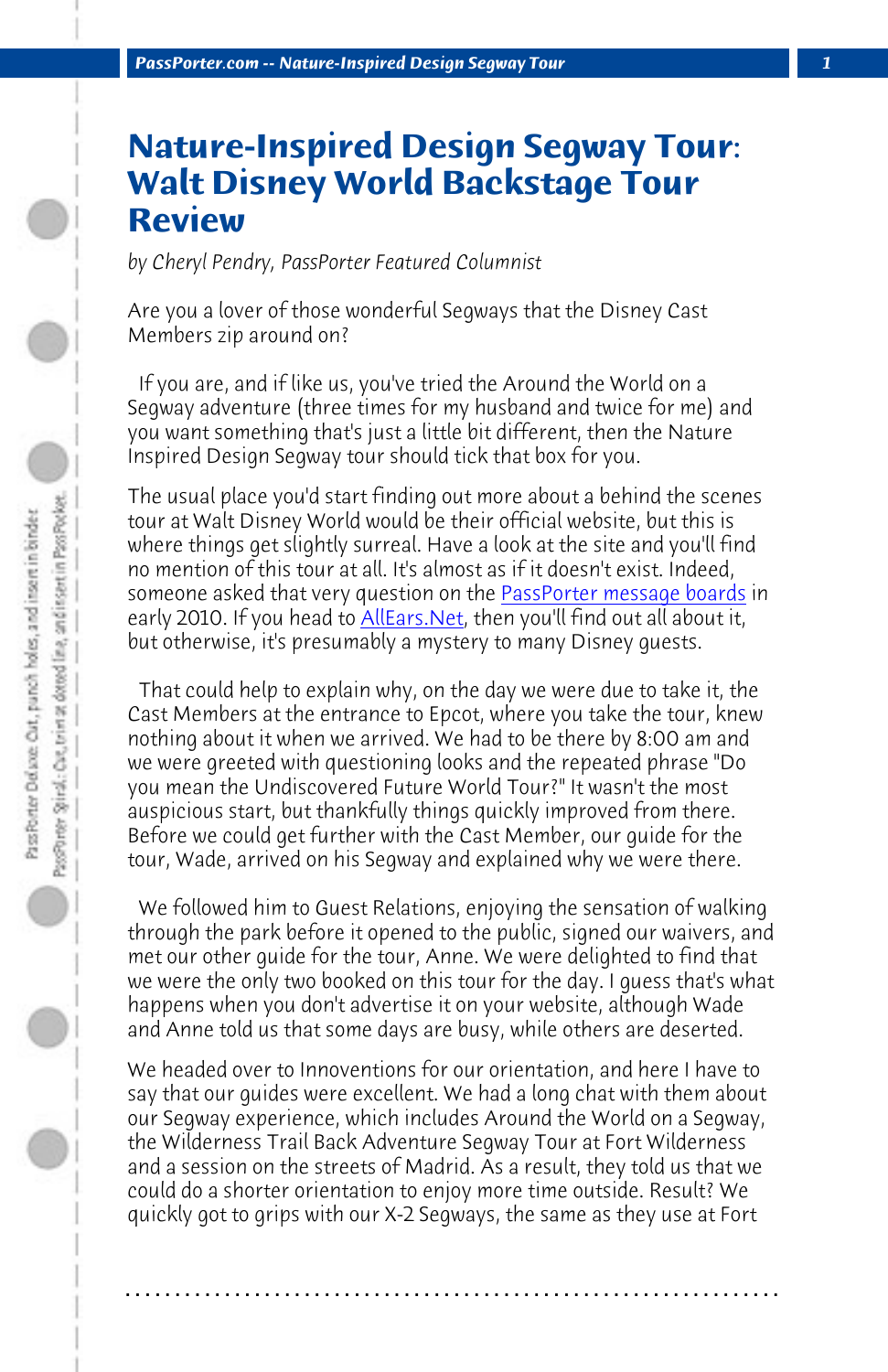Wilderness, and we were then off and running.

 Wade and Anne told us that with the extra time, we could take a run around World Showcase, which was a lovely treat. I'm assuming from the way they spoke, that this was additional to the usual tour itinerary. We were able to get lots of photos taken amongst the various topiaries that decorate Epcot during the Flower and Garden Festival.

 To explain a bit about this tour, it's designed to look at how Disney incorporates nature designs into Epcot, hence the tour's name. The idea is you enjoy air, land, and sea during your tour, visiting three very different pavilions.

 Once we'd circled the World Showcase once, it was over to Journey Into Imagination, to head backstage. Our first stop was Soarin' ("air"), where we climbed off our Segways. Wade escorted us through the VIP entrance and we were soon riding Soarin' with absolutely no wait! Back on the ground, we met up with Wade and headed back outside and onto our Segways to experience the land portion of our tour. On the way, we saw supplies for the Flower and Garden Festival, and more permanent supplies in the form of trees that can be replanted into any park, as required.

 We headed for the backstage entrance to the Land pavilion and met our guide for this section, Sarah, who took us on a tour of the greenhouses, learning about the work they do, the nutrients the plants need, and what they produce. I found the whole thing fascinating, as an avid gardener, and I certainly learnt a lot from it.

 Our time in the greenhouses finished, we hopped back on our Segways and this time made for the Seas with Nemo and Friends. Here, it was a little disorganized, as the Cast Member who was supposed to take us on a tour of the pavilion wasn't anywhere to be seen, but Wade stepped into the breach and did an admirable job.

 Once we had experienced all three elements of the job, then it was time to have some fun! The finale is free time on a helipad in the backstage area, where you can zap around on your Segway. It was great to have the whole place to ourselves and just whizz around, with Wade and Anne keeping an eye on us, ensuring we weren't doing anything too stupid!

 We made our way back, passing through various backstage areas, including the greenhouses, and enjoyed some more off-road work on our Segways. Soon we were back onstage, making our way back to Innoventions. Like every Disney behind the scenes tour we've taken, it

**. . . . . . . . . . . . . . . . . . . . . . . . . . . . . . . . . . . . . . . . . . . . . . . . . . . . . . . . . . . . . . . . . .**